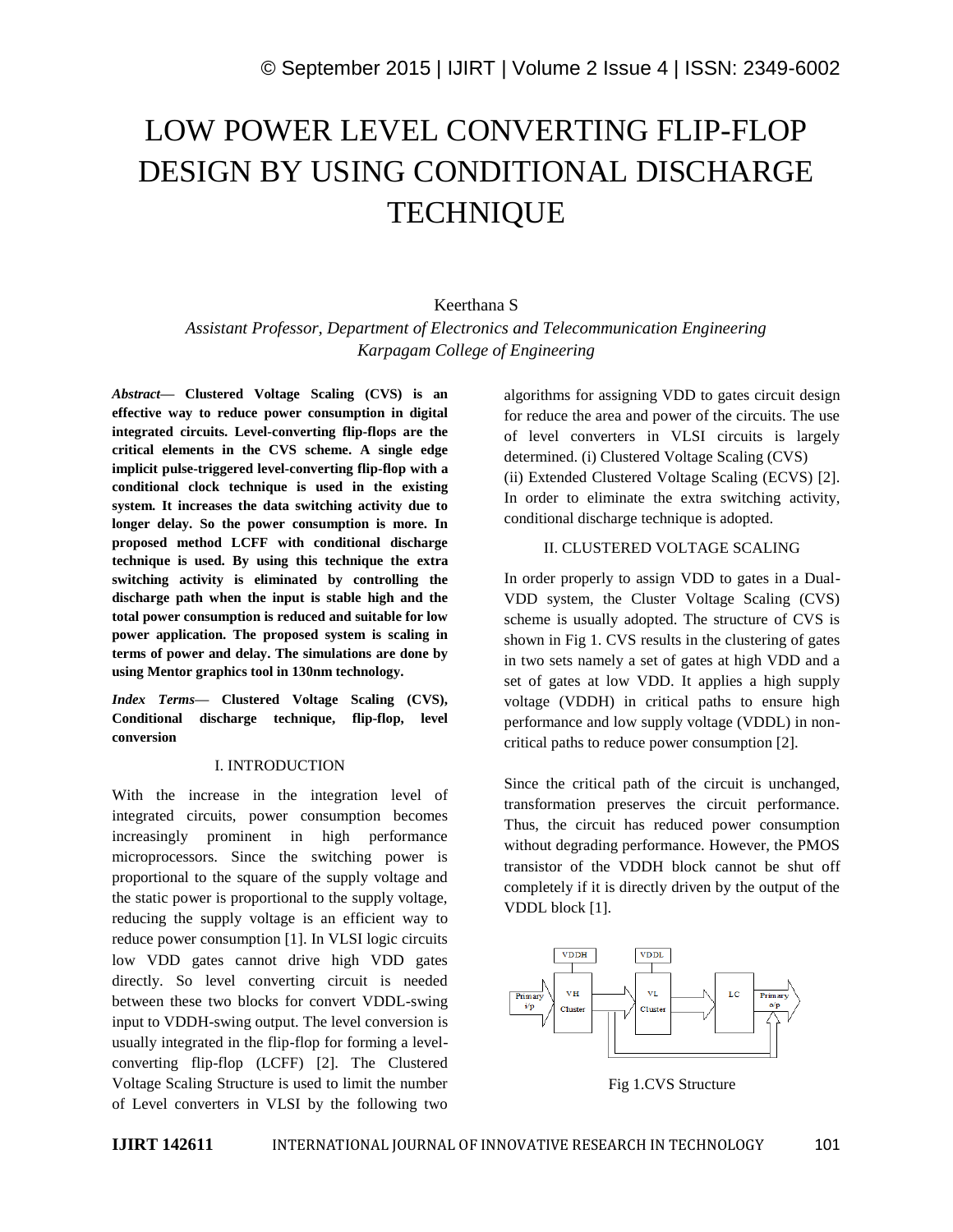#### A. Dual-VDD CVS simulation steps

 The multiple supply system provides a highvoltage supply for high-performance circuits and a low-voltage supply for low-performance circuits. As shown in Fig.2 the dual VDD CVS structure has a several simulation steps for reduce the power dissipation in digital IC [3].





#### III.PREVIOUS WORK

## A. Clocked Pseudo-NMOS Level Converting Flip-Flop (CPN-LCFF)

A clocked pseudo-NMOS level converting flipflop (CPN-LCFF) proposed in [4] is shown in Fig.3, which is one of the most advanced single edge implicit pulse-triggered level converting flip-flops. An always on PMOS transistor P1 is used to charge node X so that it will not float when the LCFF is idle. It provides the feedback signal QF to eliminate the redundant discharge of node X. However, due to its implicit structure, there are too many stacked NMOS transistors in the discharging path (N3-N6) of node X. Since CLK and D are VDDL-swing signals, the widths of these NMOS transistors should be large enough to pull down the node X, will increase the overhead of power and area. Moreover, its inverter chain (I1-I3) is still switching with the clock when the input D remains the same.



Fig 3. Clocked Pseudo-NMOS Level Converting Flip-Flop (CPN-LCFF)

### B. Level Converting Flip-Flop with Conditional Clock Technique (CC-LCFF)

Clock-gating is used to block the clock when the input and output of the flip-flop remain the same, so the internal nodes will not make unnecessary transitions. CC-LCFF uses the output signal S of XNOR operation between D and Q to control the NOR gate I1.

When D is not equal to Q, S is " $0$ ", I1 performs as an inverter, the CLK is not blocked and the low swing delayed clock signal CLKB is formed at output of I3, and the discharging paths (N1, N3, N4 and N1, N2, N5) perform properly. When D is equal to Q, S is "1", the CLK is blocked by I1 and the output of I3 is "0", the delayed clock signal CLKB is "0", so the discharging paths (N1, N3, N4 and N1, N2, N5 ) do not perform and the inverters I2 and I3 will not switch the clock.

The conditional clock technique is adopted in [5] which are shown in Fig 4.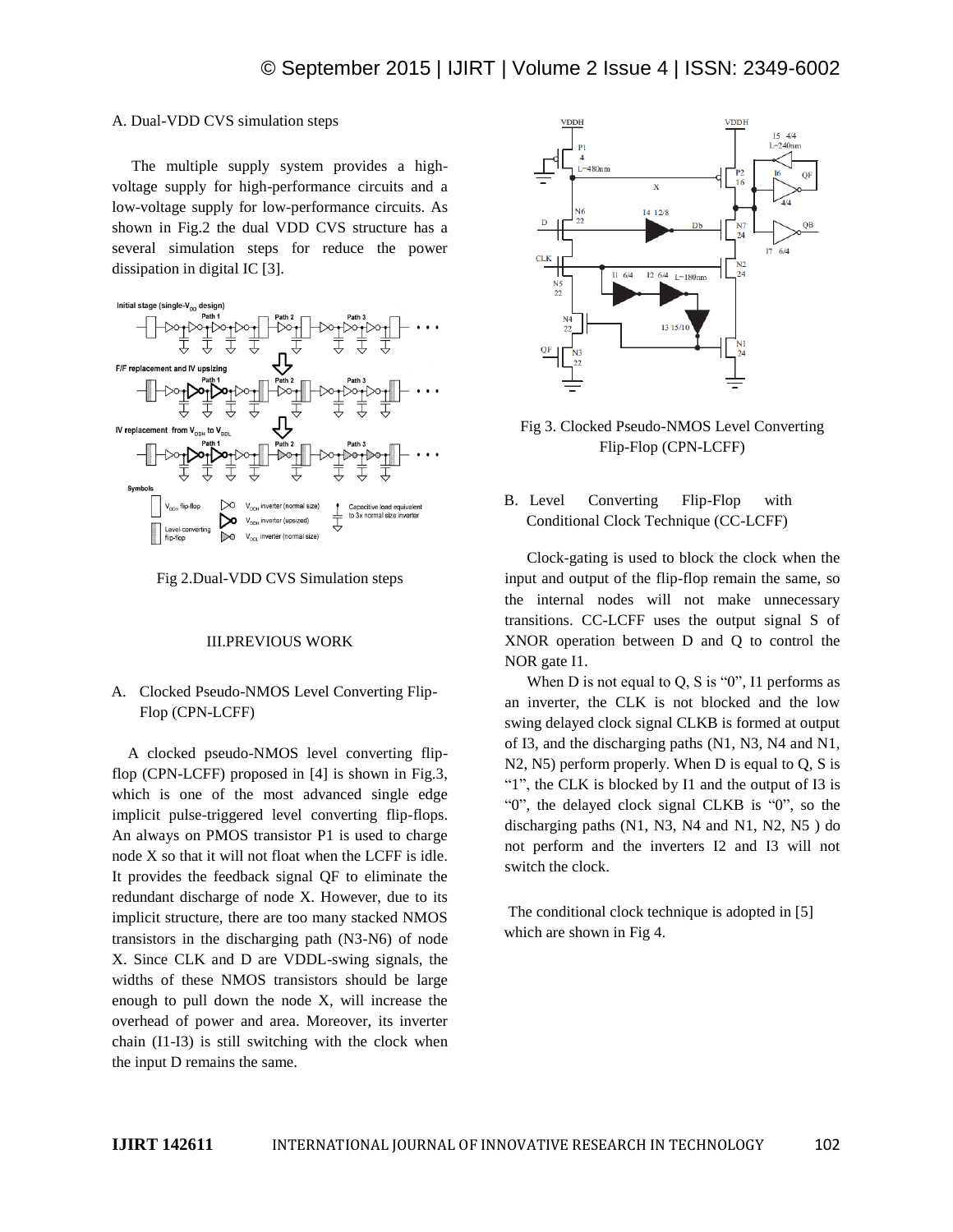

Fig 4.Level Converting Flip-Flop with Conditional Clock technique

#### IV.POWER REDUCTION METHOD

 Most of the memory elements are dynamic in nature, and some internal nodes are precharged and evaluated in each cycle without producing any useful activity at the output when the input is stable. Reducing the redundant switching activity has a profound effect in reducing the power dissipation. Many techniques are presented for reduce power dissipation.

The techniques are classified into three types

- Conditional precharge technique
- Conditional capture technique
- Conditional Discharge technique

Conditional Discharge Technique:

The clock-gating in the conditional capture technique results in redundant power consumed by the gate controlling the delivery of the delayed clock to the flip-flop. As a result, conditional precharge technique outperformed the conditional capture technique in reducing the flip-flop EDP. But the conditional precharge technique has been applied only to implicit flip-flop and it is difficult to use a double-edge triggering mechanism for these flipflops, as it will require a lots of transistors. For this reason conditional discharge technique is used for applying this technique in both implicit and explicit pulse-triggered flip-flops without the problems associated with the conditional capture technique is proposed in [6]. The extra switching activity is eliminated by controlling the discharge path when the input is stable high by inserting NMOS transistor in the discharge path.

# V.IMPLEMENTATION

The implementations are done inorder to compare the performance of the proposed level converting flip-flop with the previous works. Different level converting flip-flops are analyzed. Each circuit was designed by using Mentor graphics tool at 130nm technology.

# A.Clocked Pseudo NMOS Level Converting Flip- Flop (CPN-LCFF)

The schematic and transient response of CPN LCFF are shown in Fig 5, 6 respectively. The data V(D) and CLK signal V(CLK) are given and the supply voltage of  $5V$ . The output  $O(B)$  is produces the output which is shown in Fig 6.







Fig 6. Transient Response of CPN-LCFF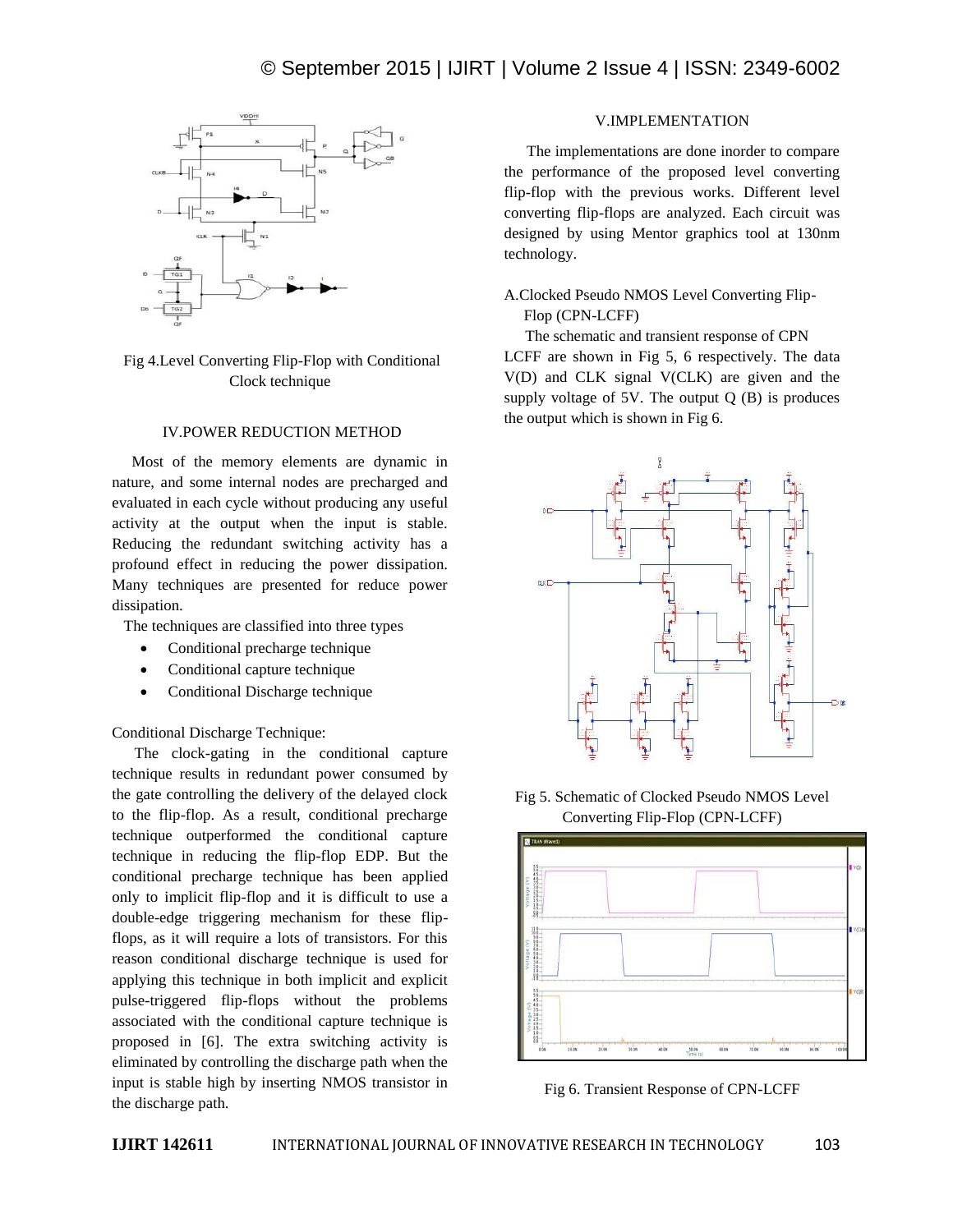B. LCFF with Conditional Clock technique (CC-LCFF)

The schematic of CC-LCFF are shown in Fig 7 . The transient response is determined for 1GHz, 3GHz, 5GHz frequency which is shown in Fig 8,9,10 respectively.



Fig.7. Schematic of LCFF with a Conditional Clock technique (CC-LCFF)



Fig 8.Transient Response of 1 GHz frequency





Fig 10.Transient Response for 5 GHz frequency

C. Proposed LCFF with Conditional discharge



Fig 11. Schematic of LCFF with conditional discharge technique



Fig 12.Transient Response of proposed LCFF with conditional discharge technique